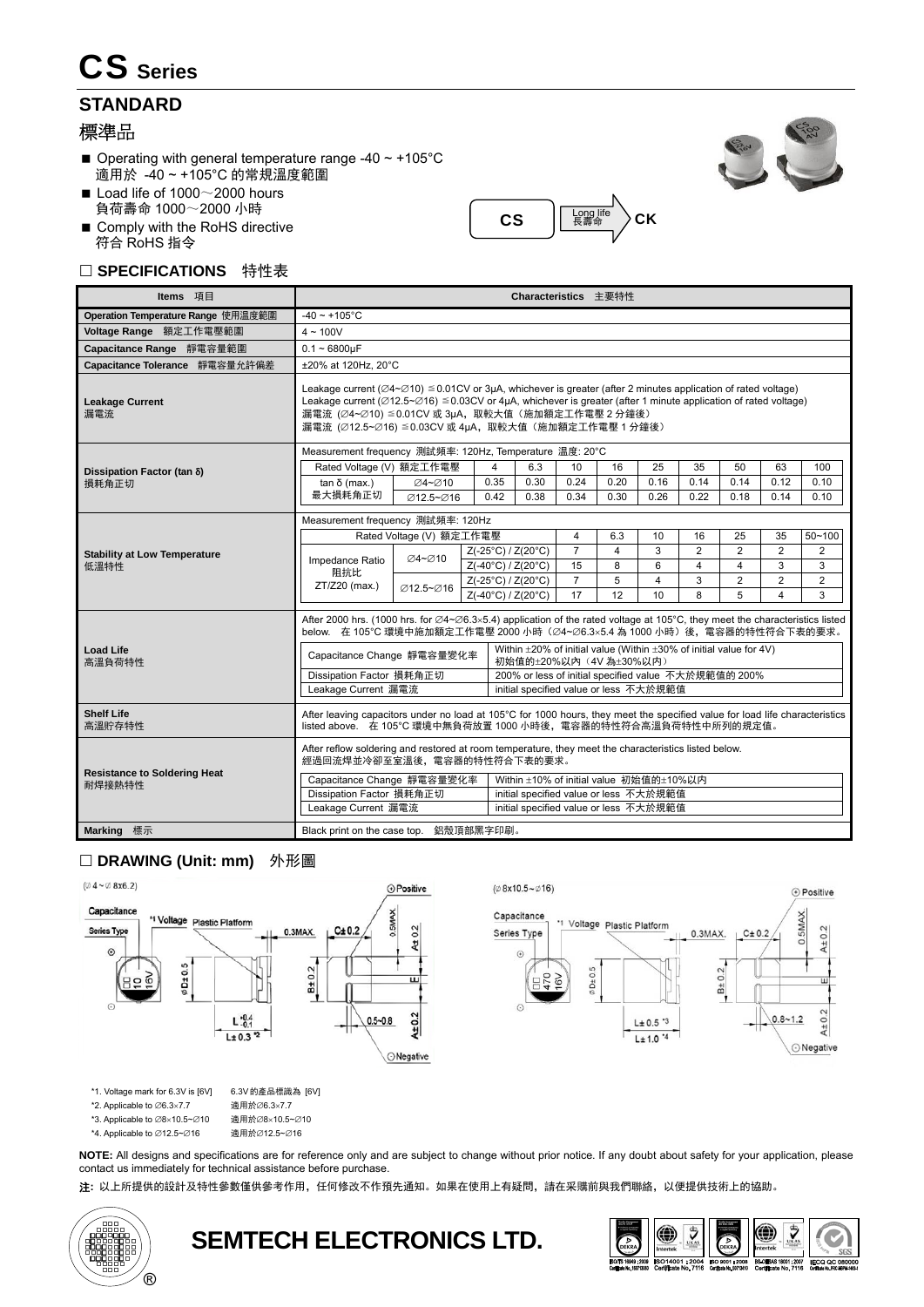## CS **Series**

#### □ DIMENSIONS (Unit: mm) 尺寸表

| ØD X L      | $4 \times 5.4$ | $5 \times 5.4$ | $6.3 \times 5.4$ | $6.3 \times 7.7$ | $8 \times 6.2$ | 8 x 10.5 | $10 \times 10.5$ | $10 \times 13.5$ | $12.5 \times 13.5$ | $12.5 \times 16$ | 16 x 16.5 |
|-------------|----------------|----------------|------------------|------------------|----------------|----------|------------------|------------------|--------------------|------------------|-----------|
| A           | 1.8            | 2.1            | 2.5              | 2.5              | 3.3            | 2.9      | 3.2              | 3.2              | 4.7                | 4.7              | 5.5       |
| B           | 4.3            | 5.3            | 6.6              | 6.6              | 8.3            | 8.3      | 10.3             | 10.3             | 13.0               | 13.0             | 17.0      |
| C           | 4.3            | 5.3            | 6.6              | 6.6              | 8.3            | 8.3      | 10.3             | 10.3             | 13.0               | 13.0             | 17.0      |
| $E \pm 0.2$ | 1.0            | 1.3            | 2.2              | 2.2              | 2.2            | 3.1      | 4.4              | 4.4              | 4.4                | 4.4              | 6.7       |
|             | 5.4            | 5.4            | 5.4              | 7.7              | 6.2            | 10.5     | 10.5             | 13.5             | 13.5               | 16.0             | 16.5      |

#### □ DIMENSIONS & MAXIMUM PERMISSIBLE RIPPLE CURRENT 規格尺寸及最大允許紋波電流

| <b>WV</b><br>Code<br>μF<br>代碼 |            |                                        | 4            | 6.3                                      |              | 10                                                          |                       | 16                                                             |                       |                                       | 25             |  |
|-------------------------------|------------|----------------------------------------|--------------|------------------------------------------|--------------|-------------------------------------------------------------|-----------------------|----------------------------------------------------------------|-----------------------|---------------------------------------|----------------|--|
|                               |            | 0G                                     |              | 0J                                       |              |                                                             | 1A                    |                                                                | 1C                    |                                       | 1E             |  |
| 4.7                           | <b>4R7</b> |                                        |              |                                          |              |                                                             |                       |                                                                |                       | $4 \times 5.4$                        | 13             |  |
| 10                            | 100        |                                        |              |                                          |              |                                                             |                       | $4 \times 5.4$                                                 | 18                    | $5 \times 5.4$<br>(4 × 5.4)           | 20<br>(14)     |  |
| 22                            | 220        |                                        |              | $4 \times 5.4$                           | 22           | $5 \times 5.4$<br>$(4 \times 5.4)$                          | 25<br>(20)            | $5 \times 5.4$<br>$(4 \times 5.4)$                             | 27<br>(20)            | $6.3 \times 5.4$<br>(5 × 5.4)         | 36<br>(25)     |  |
| 33                            | 330        | $5 \times 5.4$<br>(4 × 5.4)            | 30<br>(18)   | $5 \times 5.4$<br>(4 × 5.4)              | 27<br>(22)   | $5 \times 5.4$<br>(4 × 5.4)                                 | 30<br>(22)            | $6.3 \times 5.4$<br>(5 × 5.4)                                  | 40<br>(28)            | $6.3 \times 5.4$<br>(5 × 5.4)         | 44<br>(29)     |  |
| 47                            | 470        | $5 \times 5.4$<br>$(4 \times 5.4)$     | 36<br>(24)   | $5 \times 5.4$<br>$(4 \times 5.4)$       | 33<br>(25)   | $6.3 \times 5.4$<br>(5 × 5.4)<br>(4 × 5.4)                  | 41<br>(30)<br>(25)    | $6.3 \times 5.4$<br>(5 × 5.4)                                  | 48<br>(31)            | $6.3 \times 5.4$<br>(8 × 6.2)         | 48<br>(91)     |  |
| 56                            | 560        | $4 \times 5.4$                         | 32           | $5 \times 5.4$                           | 40           | $6.3 \times 5.4$                                            | 50                    | $6.3 \times 5.4$                                               | 65                    | $6.3 \times 5.4$                      | 75             |  |
| 68                            | 680        | $5 \times 5.4$                         | 40           | $5 \times 5.4$                           | 45           | $6.3 \times 5.4$                                            | 65                    | $6.3 \times 5.4$                                               | 75                    | $6.3 \times 5.4$                      | 85             |  |
| 100                           | 101        | $6.3 \times 5.4$<br>(5 × 5.4)          | 60<br>(43)   | $6.3 \times 5.4$<br>(5 × 5.4)            | 50<br>(39)   | $6.3 \times 5.4$<br>(5 × 5.4)                               | 53<br>(49)            | $6.3 \times 5.4$<br>(8 × 6.2)                                  | 60<br>(120)           | $6.3 \times 7.7$                      | 91             |  |
| 150                           | 151        | $6.3 \times 5.4$                       | 52           | $6.3 \times 5.4$                         | 55           | $6.3 \times 5.4$                                            | 62                    | $6.3 \times 7.7$                                               | 95                    | 8 × 10.5<br>$(6.3 \times 7.7)$        | 140<br>(100)   |  |
| 220                           | 221        | $6.3 \times 5.4$                       | 57           | $6.3 \times 7.7$<br>$(6.3 \times 5.4)$   | 105<br>(67)  | $6.3 \times 7.7$<br>(8 × 6.2)                               | 105<br>(105)          | $8 \times 10.5$<br>$(6.3 \times 7.7)$<br>(8 × 6.2)             | 150<br>(105)<br>(85)  | $8 \times 10.5$                       | 175            |  |
| 330                           | 331        | $6.3 \times 7.7$                       | 100          | $6.3 \times 7.7$                         | 105          | $8 \times 10.5$                                             | 196                   | $8 \times 10.5$                                                | 195                   | $10 \times 10.5$<br>$(8 \times 10.5)$ | 240<br>(220)   |  |
| 470                           | 471        | $6.3 \times 7.7$                       | 105          | $8 \times 10.5$<br>$(6.3 \times 7.7)$    | 210<br>(120) | $10 \times 10.5$<br>$(8 \times 10.5)$<br>$(6.3 \times 7.7)$ | 260<br>(210)<br>(120) | $10 \times 10.5$<br>$(8 \times 10.5)$                          | 295<br>(230)          | $10 \times 10.5$                      | 280            |  |
| 680                           | 681        | $8 \times 10.5$                        | 210          | $8 \times 10.5$                          | 210          | $10 \times 10.5$                                            | 270                   | $10 \times 10.5$                                               | 315                   | $10 \times 13.5$                      | 400            |  |
| 1000                          | 102        | 8 × 10.5                               | 230          | $10 \times 10.5$<br>$(8 \times 10.5)$    | 300<br>(230) | $10 \times 10.5$<br>$(8 \times 10.5)$                       | 315<br>(230)          | $12.5 \times 13.5$<br>$(10 \times 13.5)$<br>$(10 \times 10.5)$ | 500<br>(390)<br>(340) | $12.5 \times 13.5$                    | 580            |  |
| 1500                          | 152        | $10 \times 10.5$                       | 315          | $10 \times 13.5$<br>$(10 \times 10.5)$   | 450<br>(315) | $10 \times 13.5$                                            | 460                   | $12.5 \times 13.5$                                             | 550                   | $12.5 \times 16$                      | 850            |  |
| 2200                          | 222        | $10 \times 13.5$<br>$(10 \times 10.5)$ | 440<br>(340) | $12.5 \times 13.5$<br>$(10 \times 13.5)$ | 620<br>(500) | $12.5 \times 13.5$                                          | 680                   | $16 \times 16.5$<br>$(12.5 \times 16)$                         | 950<br>(750)          | $16 \times 16.5$                      | 1050           |  |
| 3300                          | 332        | $10 \times 13.5$                       | 490          | $12.5 \times 16$<br>$(12.5 \times 13.5)$ | 700<br>(660) | $16 \times 16.5$                                            | 1000                  | $16 \times 16.5$                                               | 1000                  |                                       |                |  |
| 4700                          | 472        | $12.5 \times 13.5$                     | 600          | $16 \times 16.5$                         | 1000         |                                                             |                       |                                                                |                       | Case size                             | Ripple current |  |
| 6800                          | 682        | $16 \times 16.5$<br>$(12.5 \times 16)$ | 950<br>(650) |                                          |              |                                                             |                       |                                                                |                       | 尺寸                                    | 紋波電流           |  |

| <b>WV</b><br>Code<br>μF<br>代碼 |            | 35                                                |                   | 50                                                          |                      | 63                                          | 100<br>2A               |                                                                  |                        |
|-------------------------------|------------|---------------------------------------------------|-------------------|-------------------------------------------------------------|----------------------|---------------------------------------------|-------------------------|------------------------------------------------------------------|------------------------|
|                               |            | 1V                                                |                   | 1H                                                          |                      | 1J                                          |                         |                                                                  |                        |
| 0.1                           | 0R1        |                                                   |                   | $4 \times 5.4$                                              | 0.7                  | $4 \times 5.4$                              | 0.7                     |                                                                  |                        |
| 0.22                          | <b>R22</b> |                                                   |                   | $4 \times 5.4$                                              | 1.6                  | $4 \times 5.4$                              | 1.6                     |                                                                  |                        |
| 0.33                          | R33        |                                                   |                   | $4 \times 5.4$                                              | 2.5                  | $4 \times 5.4$                              | 2.5                     |                                                                  |                        |
| 0.47                          | <b>R47</b> |                                                   |                   | $4 \times 5.4$                                              | 3.5                  | $4 \times 5.4$                              | 3.5                     |                                                                  |                        |
| $\mathbf{1}$                  | 010        |                                                   |                   | $4 \times 5.4$                                              | $\overline{7}$       | $4 \times 5.4$                              | $\overline{7}$          | $4 \times 5.4$                                                   | $\overline{7}$         |
| 2.2                           | 2R2        |                                                   |                   | $4 \times 5.4$                                              | 11                   | $4 \times 5.4$                              | 11                      | $6.3 \times 5.4$                                                 | 14                     |
| 3.3                           | 3R3        | $4 \times 5.4$                                    | 13                | $4 \times 5.4$                                              | 13                   | $5 \times 5.4$                              | 13                      | $6.3 \times 7.7$<br>$(6.3 \times 5.4)$                           | 32<br>(20)             |
| 4.7                           | 4R7        | $4 \times 5.4$                                    | 14                | $5 \times 5.4$<br>$(4 \times 5.4)$                          | 16<br>(13)           | $6.3 \times 5.4$<br>(5 × 5.4)               | $\overline{21}$<br>(16) | $6.3 \times 7.7$<br>$(6.3 \times 5.4)$                           | 35<br>(21)             |
| 10                            | 100        | $5 \times 5.4$<br>(4 × 5.4)                       | 21<br>(14)        | $6.3 \times 5.4$<br>(5 × 5.4)                               | 34<br>(27)           | $6.3 \times 7.7$<br>$(6.3 \times 5.4)$      | 55<br>(34)              | $8 \times 10.5$<br>$(6.3 \times 7.7)$<br>(8 × 6.2)               | 110<br>(50)<br>(50)    |
| 22                            | 220        | $6.3 \times 5.4$                                  | 54                | $6.3 \times 5.4$<br>(8 × 6.2)                               | 60<br>(120)          | 8 × 10.5<br>$(6.3 \times 7.7)$<br>(8 × 6.2) | 140<br>(70)<br>(35)     | $10 \times 10.5$<br>$(8 \times 10.5)$                            | 180<br>(120)           |
| 33                            | 330        | $6.3 \times 5.4$<br>(8 × 6.2)                     | 42<br>(84)        | $6.3 \times 7.7$<br>(8 × 6.2)                               | 60<br>(65)           | $8 \times 10.5$<br>$(6.3 \times 7.7)$       | 112<br>(60)             | $10 \times 10.5$                                                 | 133                    |
| 47                            | 470        | $6.3 \times 5.4$<br>$6.3 \times 7.7$<br>(8 × 6.2) | 50<br>70<br>(165) | $10 \times 10.5$<br>$(8 \times 10.5)$<br>$(6.3 \times 7.7)$ | 130<br>(110)<br>(63) | $10 \times 10.5$<br>$(8 \times 10.5)$       | 160<br>(119)            | $10 \times 13.5$<br>$(10 \times 10.5)$<br>12.5×13.5<br>Case size | 160<br>(140)<br>250    |
|                               |            |                                                   |                   |                                                             |                      |                                             |                         | 尺寸                                                               | Ripple current<br>紋波電流 |

• Case size ØDxL(mm), ripple current (mA rms) at 105°C 120Hz • 尺寸ØDxL(mm), 紋波電流(mA rms)於 105°C 120Hz

**NOTE:** All designs and specifications are for reference only and are subject to change without prior notice. If any doubt about safety for your application, please contact us immediately for technical assistance before purchase.

注: 以上所提供的設計及特性參數僅供參考,任何修改不作預先通知。如果在使用上有疑問,請在採購前與我們聯繫,以便提供技術上的協助。



**SEMTECH ELECTRONICS LTD.**